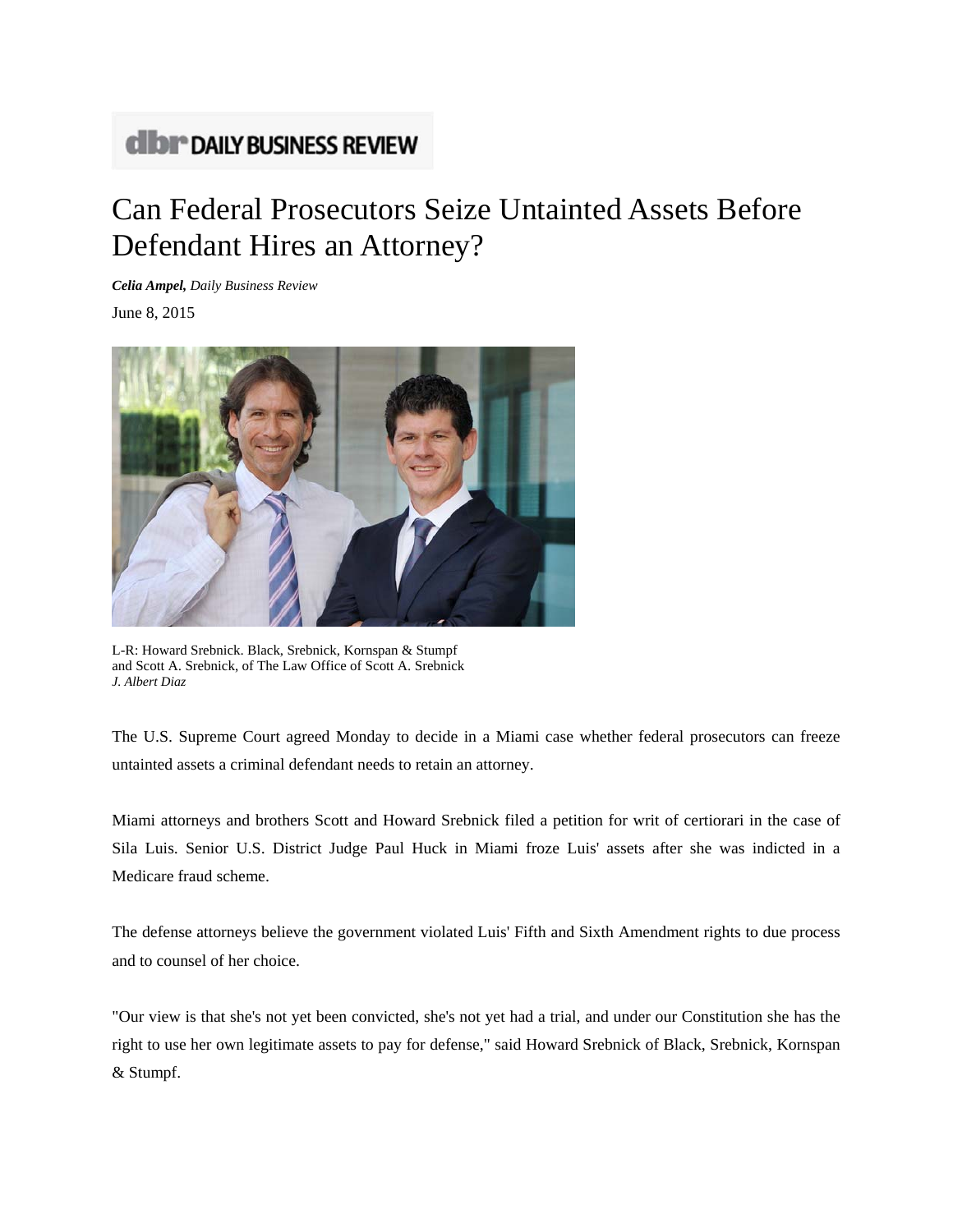Seizure of assets has become a pet cause for Howard Srebnick, who argued a similar case before the U.S. Supreme Court less than two years ago. In Kaley v. USA, the Supreme Court ruled 6-3 that assets traceable to a crime can be restrained even when needed for attorney fees.

"I think this is probably a first for a lawyer to have the follow-up issue heard by the Supreme Court the following term," said Miami criminal defense attorney David O. Markus of Markus/Moss. "Kudos to Howard and Scott for something very special."

The Supreme Court will likely hear Luis v. USA by the end of the year, Srebnick said. U.S. District Judge Marcia Cooke has stayed Luis' criminal trial until the end of the appellate process.

The court's decision could have lasting consequences for the criminal justice system, defense attorneys said. "If the government wants to deny people the opportunity to mount a good defense, they can certainly help to accomplish that by freezing untainted funds," said Miami attorney Neal Sonnett, who specializes in whitecollar and corporate criminal cases.

Sonnett said relevant cases in the past 25 years, such as Caplin & Drysdale Chartered v. USA, USA v. Monsanto and Kaley v. USA, have addressed only the constitutionality of restraining tainted assets. "That's bad enough," he said. "Even that kind of activity turns the Fifth Amendment on its head, really denies someone who is presumed innocent by law the right to spend their assets that are not yet forfeitable for the lawyer of their choice."

To restrain untainted assets would "do great damage" to the Fifth and Sixth amendments, Sonnett said. "This is an extremely important issue to criminal justice and ought to be decided in a way that does not do damage to the constitutional right to counsel."

## Nail In The Coffin?

Freezing a criminal defendant's untainted assets can have a significant impact on the trial, said Howard Srebnick, who expects the case to be heard this year.

"It can be the difference between having many talented lawyers on your team to battle against the government with unlimited resources versus having a single public defender—underworked, underpaid with no resources," he said. "Private counsel can be more experienced and can spend more time on a case than a public defender can."